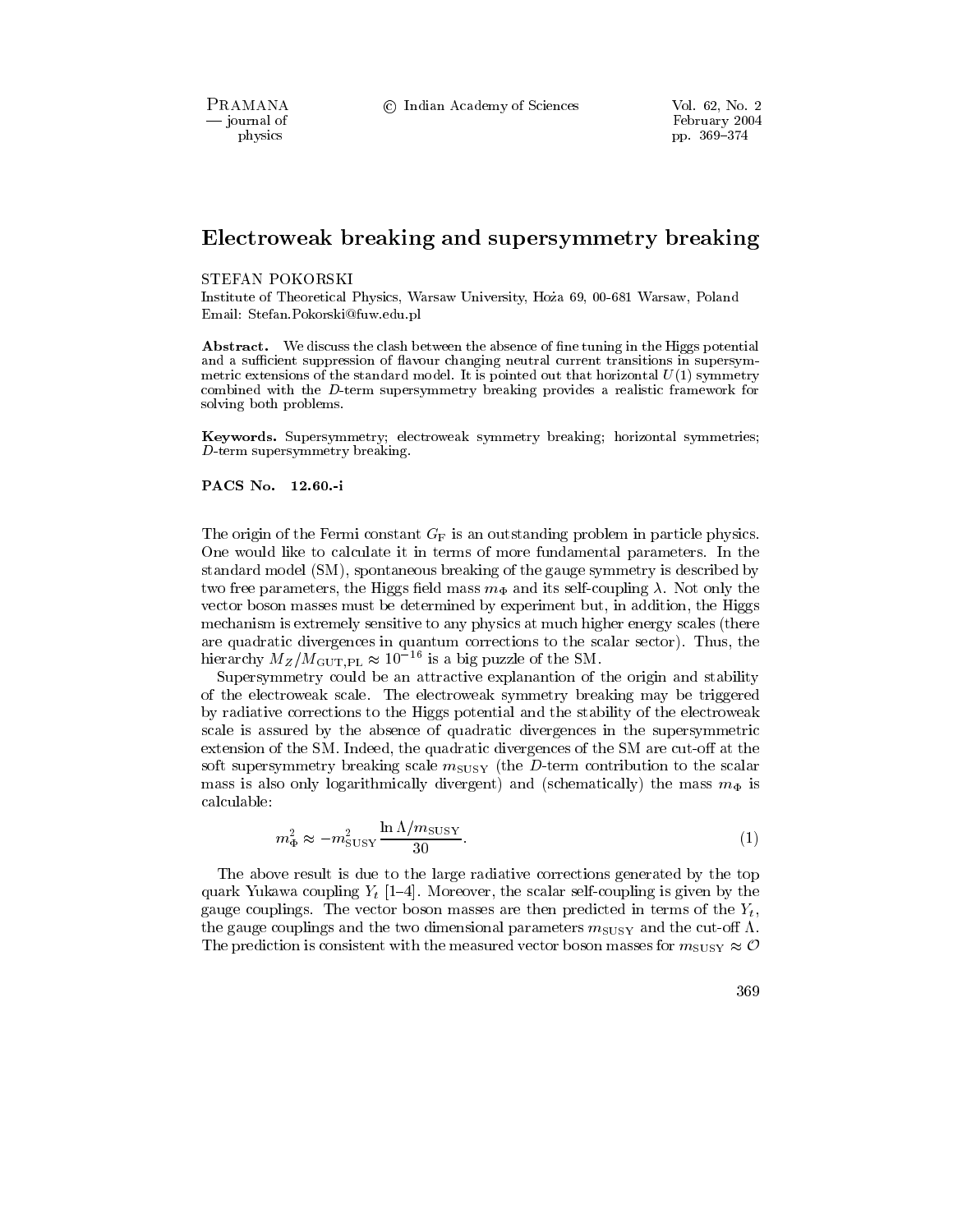### Stefan Pokorski

 $(1 \text{ TeV})$  and  $\Lambda \approx M_{\text{GUT}}$ ,  $M_{\text{PL}}$ , the values that nicely fit to the unification of gauge couplings.

Thus, the mechanism of supersymmetry breaking becomes the central issue in this approach to the origin of the Fermi constant. In fact, the original question is now replaced by the question about the origin of  $m_{\text{SUSY}}$  and instead of explaining the hierarchy  $M_W/M_{PL}$  we have to explain now the hierarchy  $m_{\text{SUSY}}/M_{PL}$  (and  $\mu/M_{\rm PL}$ , where  $\mu$  is the supersymmetric higgsino mass,  $\mu H_1 H_2$ ). However, those questions may be more fundamental.

First, taking the minimal supersymmetric standard model (MSSM) as our laboratory and assuming its validity up to the GUT scale, let us be more specific about the parameters  $m_{\text{SUSY}}$  and  $\mu$ . The tree level Higgs potential reads:

$$
V = (m_{H_d}^2 + \mu^2)|H_d|^2 + (m_{H_u}^2 + \mu^2)|H_u|^2
$$
  
- $m_3^2(\epsilon_{ab}H_d^aH_u^b + \text{c.c.}) + \text{quartic terms.}$  (2)

Defining

$$
\tan \beta = \frac{v_2}{v_1},\tag{3}
$$

we get

$$
\sin 2\beta = \frac{2m_3^2}{M_A^2},\tag{4}
$$

where

$$
M_A^2 = m_{H_d}^2 + m_{H_u}^2 + 2\mu^2. \tag{5}
$$

Moreover, we have

$$
\frac{1}{2}M_Z^2 = \frac{m_{H_d}^2 - m_{H_u}^2 \tan^2 \beta}{\tan^2 \beta - 1} - \mu^2
$$
  
 
$$
\approx -m_{H_u}^2 - \mu^2 \quad \text{(for not too small tan }\beta\text{)}.
$$
 (6)

The parameters of the Higgs potential are related by the RG equations to many parameters at the high scale (we denote them with tilde):  $\tilde{\mu}$ ,  $\tilde{m}_{H_u}$ ,  $\tilde{m}_{H_d}$ , squark masses  $\tilde{m}_i$   $(i = 1, 2, 3, L, R)$ ,  $\tilde{m}_{\text{gluino}}$ ,  $\tilde{m}_{\text{gaugino}}$ ,  $\tilde{A}$ , .... Let us denote them all as  $\tilde{m}_i$ . Then

$$
\frac{1}{2}M_Z^2 = \Sigma c_{ij}\tilde{m}_i\tilde{m}_j,\tag{7}
$$

where

$$
c_{ij} = c_{ij} \left( g, Y, \tan \beta, \ln \frac{\Lambda}{M_Z} \right)
$$
 (8)

are determined by the RG equations (see for instance  $[5-10]$ ). There are two constraints on acceptable solutions to eq.  $(7)$ :

### 370 Pramana - J. Phys., Vol. 62, No. 2, February 2004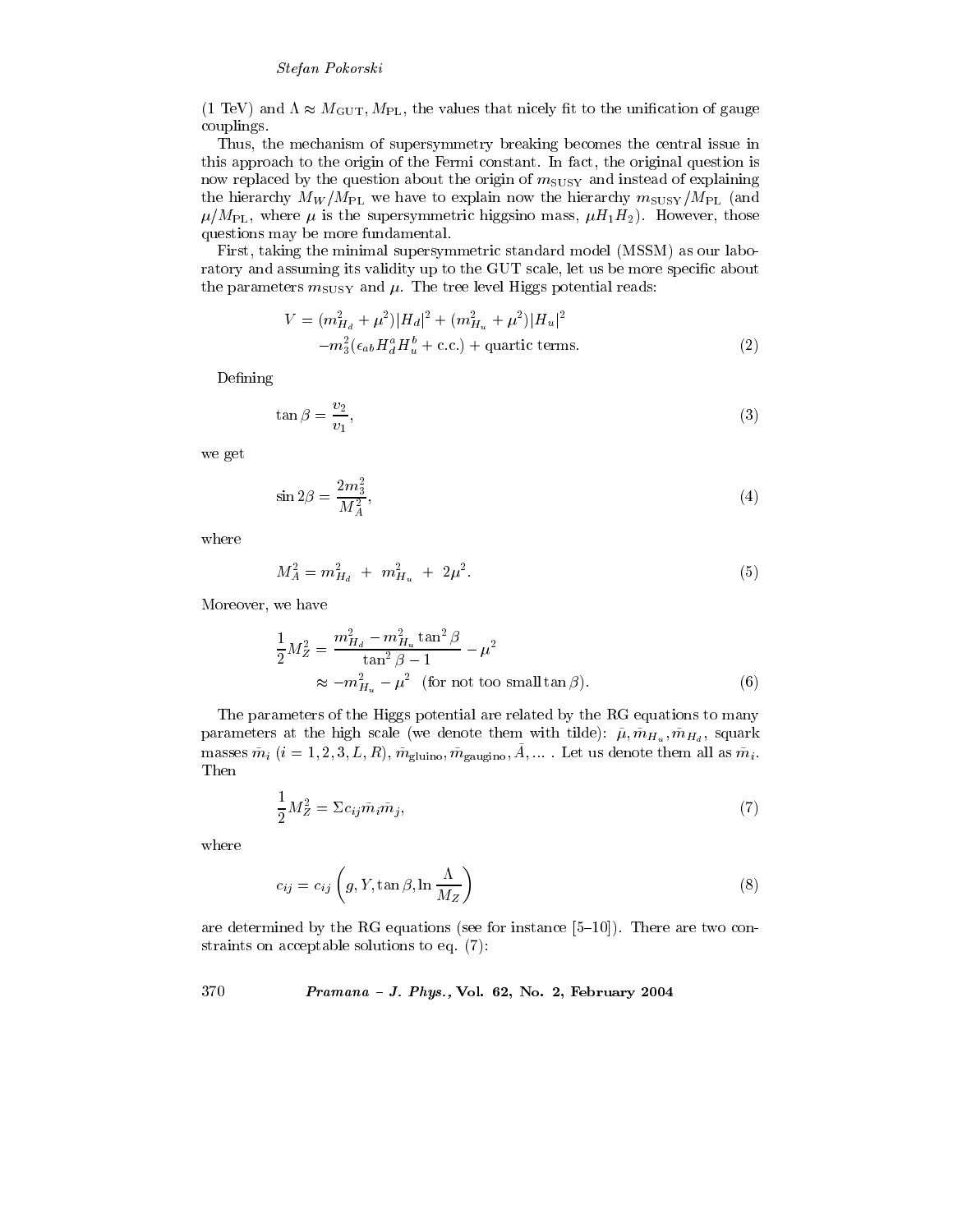- (a) no large cancellations on the right-hand side of eq.  $(7)$
- (b) no large flavour changing neutral current (FCNC) transition generated by sparticle exchange.

The absence of large cancellations in eq. (7) (no fine tuning in the Higgs potential) is a requirement that is difficult to quantify. It is not clear what 'large' really means. Moreover, the soft terms  $\tilde{m}_i$  are most likely correlated by the mechanism of supersymmetry breaking and treating them as independent parameters may by misleading. Nevertheless, one expects that the fine tuning argument has some qualitative sense and, therefore, it is worth having a closer look at the magnitude of the coefficients  $c_{ij}$ . Their RG evolution and their magnitude in the MSSM are well understood. The dominant effects come from  $\alpha_{\rm strong}$  and from  $Y_t$ . Generically, they vary from  $\mathcal{O}(1)$  to  $\mathcal{O}(0.01)$  and, for instance, for cancellations in eq. (7) not  $\alpha$  larger than 1:100 we have the following limits:

$$
\tilde{m}_i \stackrel{<}{_{\sim}} \mathcal{O}(500-1000) \text{ GeV}, \quad \text{if} \quad c_{ii} \sim \mathcal{O}(1),
$$
\n
$$
\tilde{m}_i \stackrel{<}{_{\sim}} \mathcal{O}(2-3) \text{ TeV}, \quad \text{if} \quad c_{ij} \sim \mathcal{O}(0.1),
$$
\n
$$
\tilde{m}_i \stackrel{<}{_{\sim}} \mathcal{O}(5-7) \text{ TeV} \quad \text{if} \quad c_{ij} \sim \mathcal{O}(0.01)
$$

In fact,  $c_{ii} \geq \mathcal{O}(1)$  for  $\tilde{\mu}$  and  $\tilde{m}_{\text{gluino}}(\tilde{M}_3)$  whereas  $c_{ij} \sim \mathcal{O}(0.01)$  for  $\tilde{m}_{sq}$  of the first two generations of squarks. The dependence of the Higgs potential on the gaugino masses and A terms is also weak. The dependence of the Higgs potential on the large scale values of  $\tilde{m}_{H_d}, \tilde{m}_{H_u}, \tilde{m}_{Q_3}, \tilde{m}_{U_3}, \tilde{m}_{D_3}$  (which we collectively denote by  $\tilde{m}_0$  varies with  $\tan \beta$ :

low  $\tan \beta (\leq 5) \rightarrow c_{\bar{m}_0} \sim \mathcal{O}(1);$ intermediate and large  $\tan \beta \to c_{\bar{m}_0} \stackrel{\text{\tiny<}}{_\text{\tiny\sim}} \mathcal{O}(0.1)$ .

Hence, for most of the presently allowed  $\tan \beta$  region, we get

$$
\frac{1}{2}M_Z^2 \approx -\tilde{\mu}^2 + 3\tilde{M}_3^2. \tag{9}
$$

The weak dependence on the scalar masses has recently been termed a focus point  $\left[11\right]$ .

We conclude that the level of cancellations in the Higgs potential depends on the values of  $\tilde{\mu}$  and  $M_3$  (see eq. (9)) and to a much lesser extent on the values of the other soft mass parameters. At this point it is worth remembering that, on the other hand, the values of  $M_3$  play a very important role in the loop corrections to the lightest Higgs boson mass [12-14]. For instance, one has a limit  $M_3 \gtrsim 300$ GeV ( $m_{\text{gluino}} \gtrsim \mathcal{O}$  (1 TeV)) if  $m_{\text{higgs}} \gtrsim 115 \text{ GeV}$ , and the degree of cancellations in the Higgs potential would then necessarily be at least of the order of 1:100. Sfermion masses of the first two generations can be up to several TeV and of the third generation up to  $1-2$  TeV without further increase in fine tuning.

We now turn our attention to the supersymmetric FCNC problem. In the SM not only there is no tree level contribution to the FCNC transitions but also the generic 1-loop contributions,

$$
\mathcal{L}_{\text{eff}} \sim \alpha G_{\text{F}},\tag{10}
$$

are suppressed by the generalized GIM mechanism and

$$
Pramana - J. Phys., Vol. 62, No. 2, February 2004 \qquad \qquad 371
$$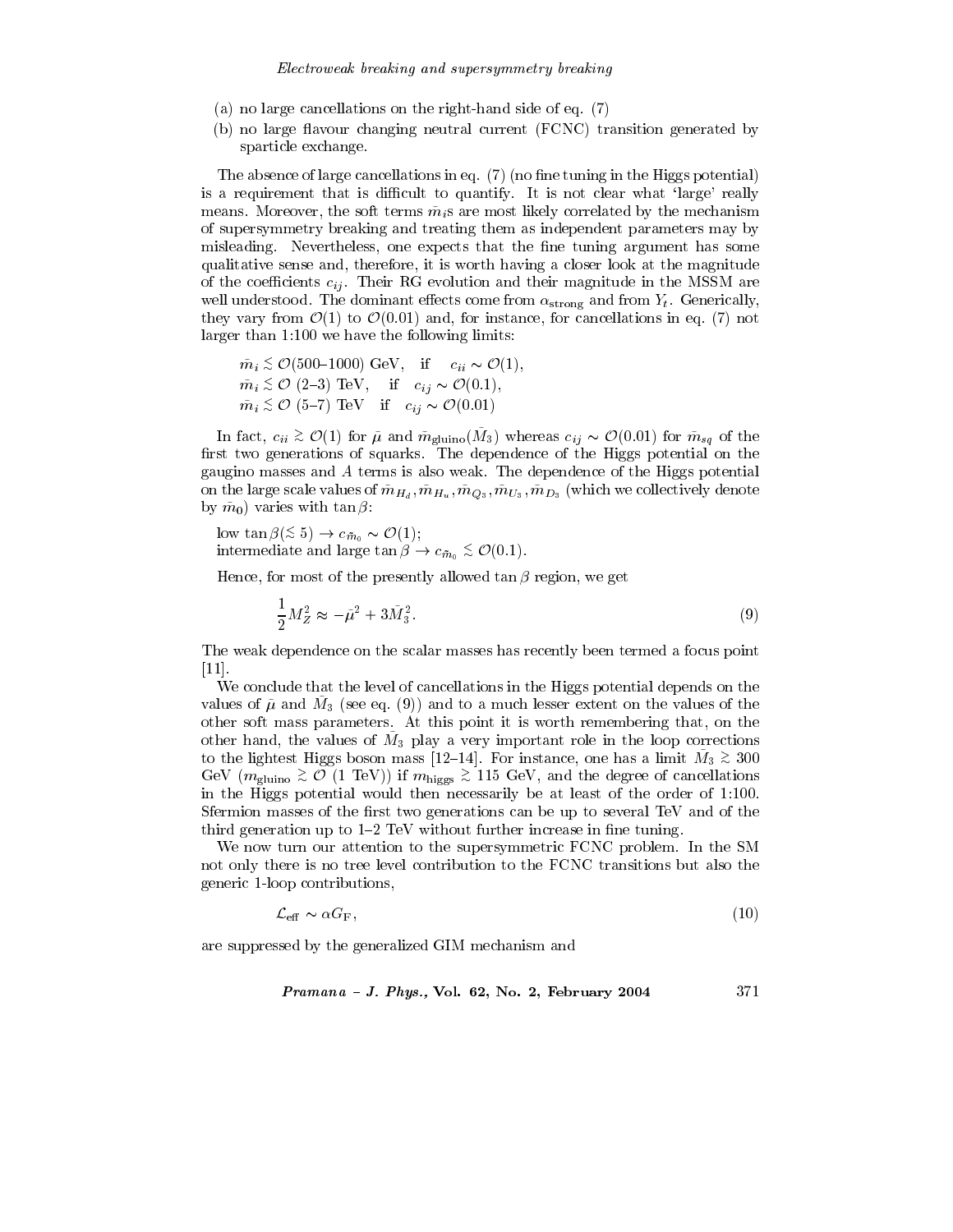Stefan Pokorski

$$
\mathcal{L}_{\text{eff}} \sim \alpha G_{\text{F}} \left(\frac{m_c}{M_W}\right)^2 \sim 10^{-4} \alpha G_{\text{F}}.\tag{11}
$$

Suppose now that some new physics, with the characteristic scale  $\Lambda$ , contributes at 1-loop to the FCNC transitions with the coupling constant  $\tilde{\alpha}$ . The 1-loop contribution then reads

$$
\mathcal{L}_{\text{eff}} \sim \frac{\tilde{\alpha}^2}{\Lambda^2} = \alpha G_{\text{F}} \left(\frac{\tilde{\alpha}}{\alpha}\right)^2 \left(\frac{M_W}{\Lambda}\right)^2.
$$
 (12)

To be consistent with the experimentally observed suppression of FCNC processes, we need  $(\tilde{\alpha}/\alpha)^2 (M_W/\Lambda)^2 \sim 10^{-4}$  and for  $\tilde{\alpha} \sim \alpha_{\text{strong}}$  (as in the MSSM) we need  $\Lambda \sim 100$  TeV. Clearly, with superpartner masses  $\mathcal{O}(100)$  TeV there is a clash with the absence of fine tuning in the Higgs potential. Thus, suppression of FCNC transitions requires either the sfermion masses to be sufficiently universal [15–17] or sufficiently aligned with the fermion masses  $[18-20]$ , or some combination of both.

The solution to the supersymmetric FCNC problem is linked to the supersymmetry breaking mechanism. Universality is not generic for gravity mediated models of supersymmetry breaking but can be realized in models based on gauge mediation or anomaly mediation. Universality ansatz is an interesting laboratory to study the minimal flavour violation in the sfermion sector.

A very interesting possibility are horizontal symmetries, that correlate the fermion and sfermion masses and could solve the fermion mass and the FCNC problems, simultaneously. This generalized 'alignment' mechanism can be based on non-abelian or abelian spontaneously broken horizontal gauge symmetries. The fermion masses are explained in the framework of the Froggatt–Nielsen approach. We shall focus in this talk on the horizontal  $U(1)$  symmetry [19,21], which is the simplest version of the generalized 'alignment' mechanism and has an interesting link to the  $D$ -term supersymmtry breaking.

We shall consider  $U(1)$  models with single  $U(1)$  horizontal symmetry and one Froggatt-Nielsen field  $\Phi$  which, we assume carries the charge  $q_{\Phi} = -1$  of the horizontal  $U(1)$ . Furthermore, we assume that all  $U(1)$  matter charges are non-negative, with the third generation fermion doublets and the two Higgs doublets (we talk about MSSM) having charge zero,  $q_3 = h_1 = h_2 = 0$ . Acceptable fermion masses and mixings (including the neutrino sector) can be obtained from a superpotential of the form

$$
W \sim y_{ij}^{u} \Theta(q_i + u_j + h_2) \left(\frac{\Phi}{M}\right)^{q_i + u_j + h_2} Q^{i} U^{j} H_2
$$
 (13)

plus similar terms for the down quarks, charged leptons and the Dirac neutrino mass parameters. The neutrino masses are obtained from the see-saw mechanism. Here  $\Phi/M \sim \lambda$  (the Cabibbo angle), M is some fundamental scale and  $\Phi$  is the vacuum expectation value of the scalar component of a chiral superfield  $\Phi$ . The constants  $y_{ij}$  are arbitrary  $\mathcal{O}(1)$  coefficients, not predicted by the model. The Yukawa couplings then read  $Y_{ij} = y_{ij} \lambda^{q_i + u_j + h_2}$  etc.

The horizontal charges also control the flavour off-diagonal sfermion masses obtained from the Kaehler potential, e.g.

### 372 Pramana - J. Phys., Vol. 62, No. 2, February 2004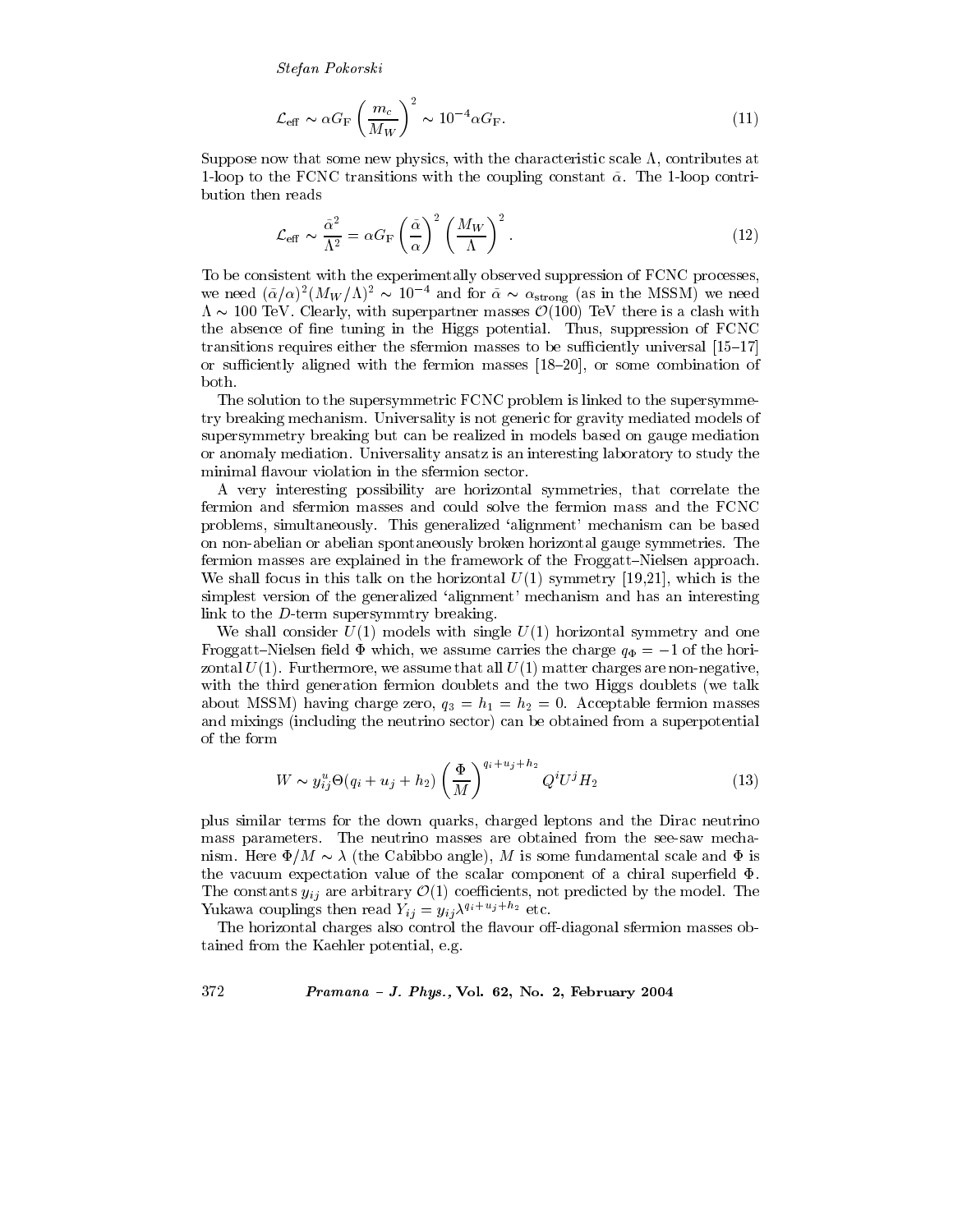Electroweak breaking and supersymmetry breaking

$$
\tilde{m}_{ij}^2 = \mathcal{O}(1) * \frac{F^2}{M^2} \left(\frac{\Phi}{M}\right)^{|q_i - q_j|} Q_i^{\dagger} Q_j, \tag{14}
$$

where  $F$  is some generic supersymmetry breaking  $F$ -term and the scalar components of the chiral fields are denoted by the same symbols as the chiral fields themselves. However, the diagonal entries in the sfermion masses in eq. (14) are not controlled by the  $U(1)$  charges and are  $\mathcal{O}(\frac{F^2}{M^2})$  for all the three generations of sfermions. Generically non-universal, they can generate large flavour off-diagonal terms in the CKM basis, where fermions are mass-diagonal and a sufficient suppression of FCNC transitions requires them to be larger than  $\mathcal{O}(10)$  TeV. We need a control over the diagonal entries, too.

This is possible since they get additional contribution from the D-term of the  $U(1)$  gauge group

$$
\tilde{m}_{ii}^2 = \mathcal{O}\left(\frac{F^2}{M^2}\right)_{ii} + gq_i D \tag{15}
$$

and, if

$$
m_{\rm F}^2 \equiv \frac{F^2}{M^2} \ll D \equiv m_{\rm D}^2,\tag{16}
$$

the diagonal entries in the sfermion masses are controlled by the  $U(1)$  charges, too. Such a mechanism requires the  $D$ -term supersymmetry breaking by a superpotential  $[22-24]$ . We then get

$$
m_{\rm F}^2 \sim \lambda^2 m_{\rm D}^2,\tag{17}
$$

also if the model is embedded in supergravity.

In that hybrid scenario of supersymmtry breaking, if the third generation of sfermions is uncharged under the  $U(1)$ , it remains light  $(\sim \mathcal{O}(m_F^2))$ , whereas the first and second generation can be sufficiently heavy to avoid any conflict with FCNC transitions. A detailed study of realistic models [25] shows that one needs  $m_{\rm D}^2 \stackrel{>}{_{\sim}}$  (3-4) TeV.

In conclusion, horizontal  $U(1)$  symmetry combined with the D-term supersymmetry breaking provide a realistic framework for understanding fermion and sfermion mass pattern and for solving the problem of a clash between the naturalness of the Higgs potential and a sufficient FCNC suppression in supersymmetric extension of the SM.

## Acknowledgements

This work was supported by the EC contract HPRN-CT-2000-0148 and the Polish State Committee for Scientific Research Grant 2 P03B 129 24 for 2003–2005.

#### Pramana - J. Phys., Vol. 62, No. 2, February 2004 373